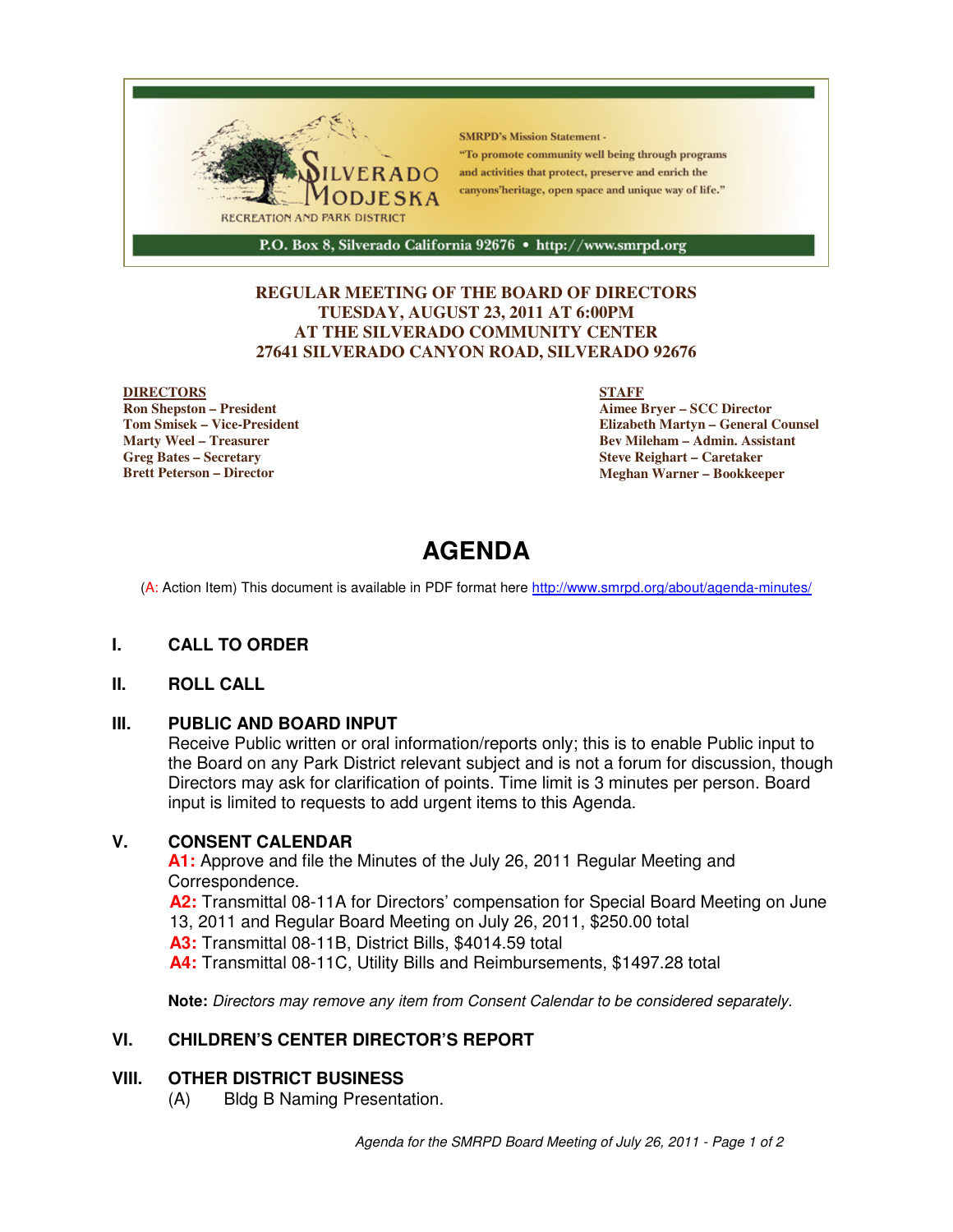- (B) Break for celebration and food
- (C) 7pm Restart
- (D) Logo candidates and vote.
- (E) CalEMA/FEMA Update Linda May
- (F) All Canyon's Clean Up
- (G) Letter of interest to Environmental Oversight Committee
- (H) **DIRECTOR'S COMMENTS: Pursuant to Government Code §54954.2** members of the Board of Directors or Staff may ask questions for clarification, make brief announcements, make brief reports on their activities. The Board or a Board member may provide a reference to Staff or other resources for factual information, request Staff to report back at a subsequent meeting concerning any matter, or direct that a matter of business be placed on a future Agenda. (1) Director Smisek (2) Director Bates (3) Director Peterson
	- (4) Director Weel (5) Director Shepston

#### **IX. COMMITTEES**

NOTE: There will be no discussion of Committee issues unless agendized below or added to the Agenda by majority vote of the Board in Section III to address issues that require immediate attention for reasons to be explained in the motion to add. Other comments can be made under Director Comments.

#### **STANDING COMMITTEES AND REPRESENTATIVES:**

- (A) **RECREATION** (Peterson)
- (B) **FINANCE** (Weel)
- (C) **PERSONNEL** (Shepston)
- (D) **OPEN SPACE AND TRAILS** (Peterson, Bates)
- (E) **FACILITIES MAINTENANCE AND SAFETY** (Weel, Peterson)

#### **AD HOC COMMITTEES & REPRESENTATIVES:**

- (F) **ISDOC REPRESENTATIVE (**Shepston)
- (G) **PRESERVATION & RESTORATION** (Smisek)
- (H) **COMMUNICATIONS & DISTRICT OUTREACH** (Smisek)
- (I) **SILVERADO CHILDREN'S CENTER** (Weel) **Children's Center Advisory Committee** (Weel, Bryer) (Public Members: Dawn Lynch, Julia Jones-Tester, Deborah Johnson)

#### **X. ADJOURNMENT**

The next regular meeting of the Board of Directors will be at the Silverado Community Center, 27641 Silverado Canyon Road at 7:00 PM on September 27, 2011.

Materials related to an item on this agenda submitted after distribution of the agenda packet are either available for public inspection at the Silverado Library, or posted on the SMRPD website at http://www.smrpd.org/about/agenda-minutes/. Materials prepared by SMRPD will be available at the meeting, those provided by others after the meeting.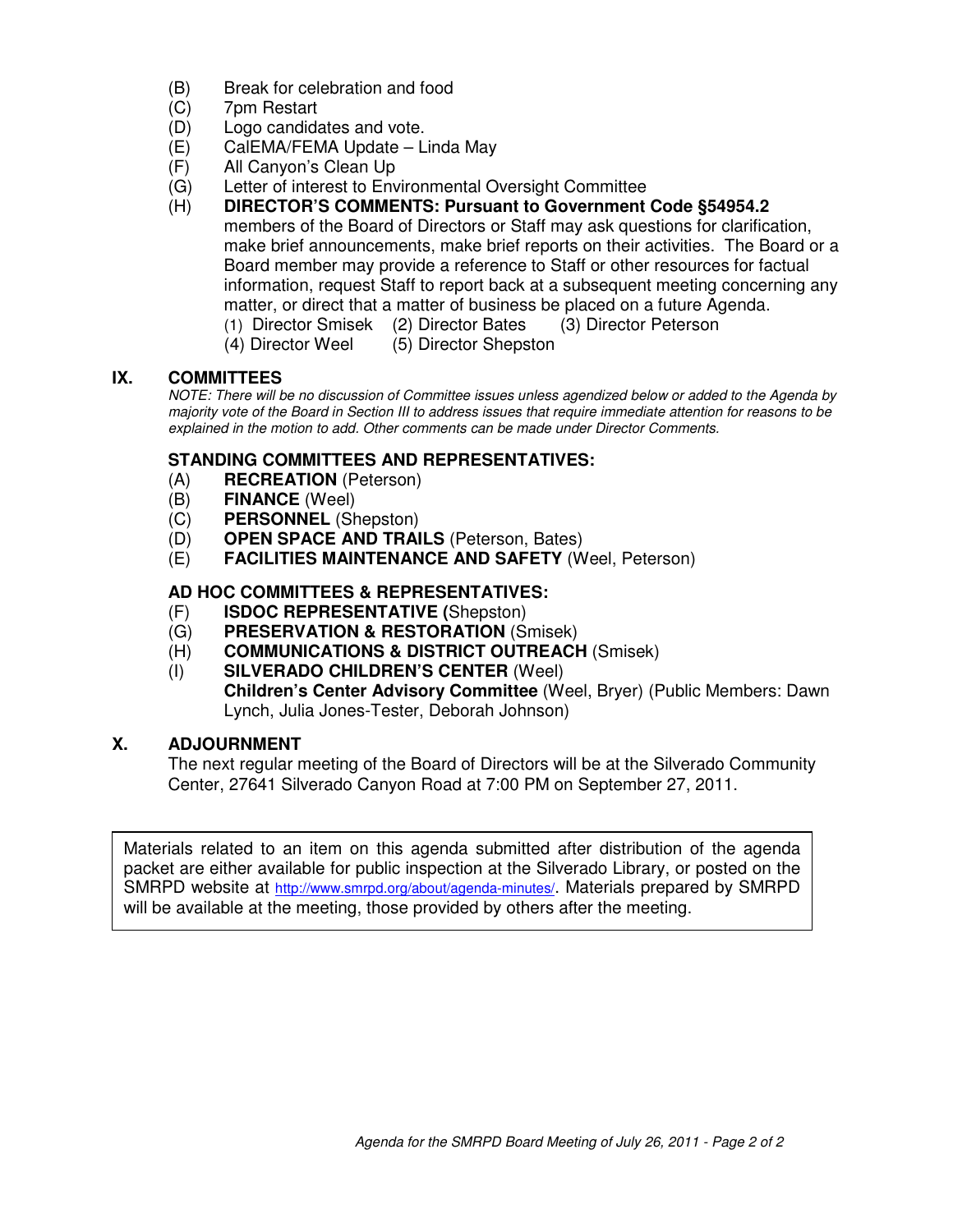#### **LOCALLY GOVERNED DISTRICT CONSUMING A RESIDENT CONSUMING A RESIDENT CONSUMING A RESIDENT CONSUMING A RESIDENT CLAIMS TRANSMITTED FOR PAYMENT <b>REPORT REPORT** 08-11A

Sil-Mod Rec. and Parks Dist. THE COUNTY AUDITOR IS AUTHORIZED TO PO Box 8 DRAW THIS CHECK FROM Silverado, CA 92676 **FUND: 728 BUDGET CONTROL: 728** 

| PAYEE NAME AND ADDRESS<br>SOCIAL SECURITY /TAX ID                                                | <b>DATE</b><br><b>INVOICE#</b> | <b>DEPT</b><br><b>V700</b> | <b>OBJT</b><br>REV/<br><b>BS ACCT</b> | <b>UNIT</b><br>900 |          | <b>AMOUNT</b>       | <b>AC'S USE ONLY</b><br>DOC NUMBER | SC |
|--------------------------------------------------------------------------------------------------|--------------------------------|----------------------------|---------------------------------------|--------------------|----------|---------------------|------------------------------------|----|
| <b>VC-4415</b><br><b>Brett Peterson</b><br>P.O. Box 613<br>Silverado, CA 92676                   | 7/26/2011                      | <b>V700</b>                | 0100                                  | 900                | \$       | 50.00               |                                    |    |
| <b>VC-4543</b><br><b>Martin Weel</b><br>28614 Modieska Canyon Road<br>Modjeska, CA 92676         | 7/26/2011                      | <b>V700</b>                | 0100                                  | 900                | \$<br>\$ | 50.00 1099<br>50.00 |                                    |    |
| <b>VC-9989</b><br>Ron Shepston<br>P.O. Box<br>31311 Silverado Canyon Road<br>Silverado, CA 92676 | 7/26/2011                      | <b>V700</b>                | 0100                                  | 900                | \$<br>\$ | 50.00 1099<br>50.00 |                                    |    |
| <b>VC-9990</b><br><b>Greg Bates</b><br>28100 Modjeska Canyon Road<br>Modjeska, CA 92676          | 7/26/2011                      | <b>V700</b>                | 0100                                  | 900                | \$<br>\$ | 50.00 1099<br>50.00 |                                    |    |
| <b>VC-1539</b><br><b>Tom Smisek</b><br>P.O. Box 374<br>Silverado, CA 92676                       | 7/26/2011                      | <b>V700</b>                | 0100                                  | 900                | \$<br>\$ | 50.00 1099<br>50.00 |                                    |    |
|                                                                                                  |                                |                            |                                       |                    | \$       | 50.00 1099          |                                    |    |

The claims listed above totaling **\$250.00** of the Board of Directors of this District and I certify that the payees named who are described in Government Code Section 3101 have taken an oath or affirmation required by Government Code Section 3102. are approved for payment pursuant to an order entered in the Minutes

\_\_\_\_\_\_\_\_\_\_\_\_\_\_\_\_\_\_\_\_\_\_\_\_\_\_\_\_\_\_ \_\_\_\_\_\_\_\_\_\_\_\_\_\_\_\_\_\_\_\_\_\_\_\_\_\_\_\_\_\_\_\_\_ \_\_\_\_\_\_\_\_\_\_\_\_\_\_\_\_\_\_\_\_\_\_\_\_\_\_\_\_\_\_\_\_\_\_

APPROVED BY COUNTERSIGNED BY ATTESTED AND/OR COUNTERSIGNED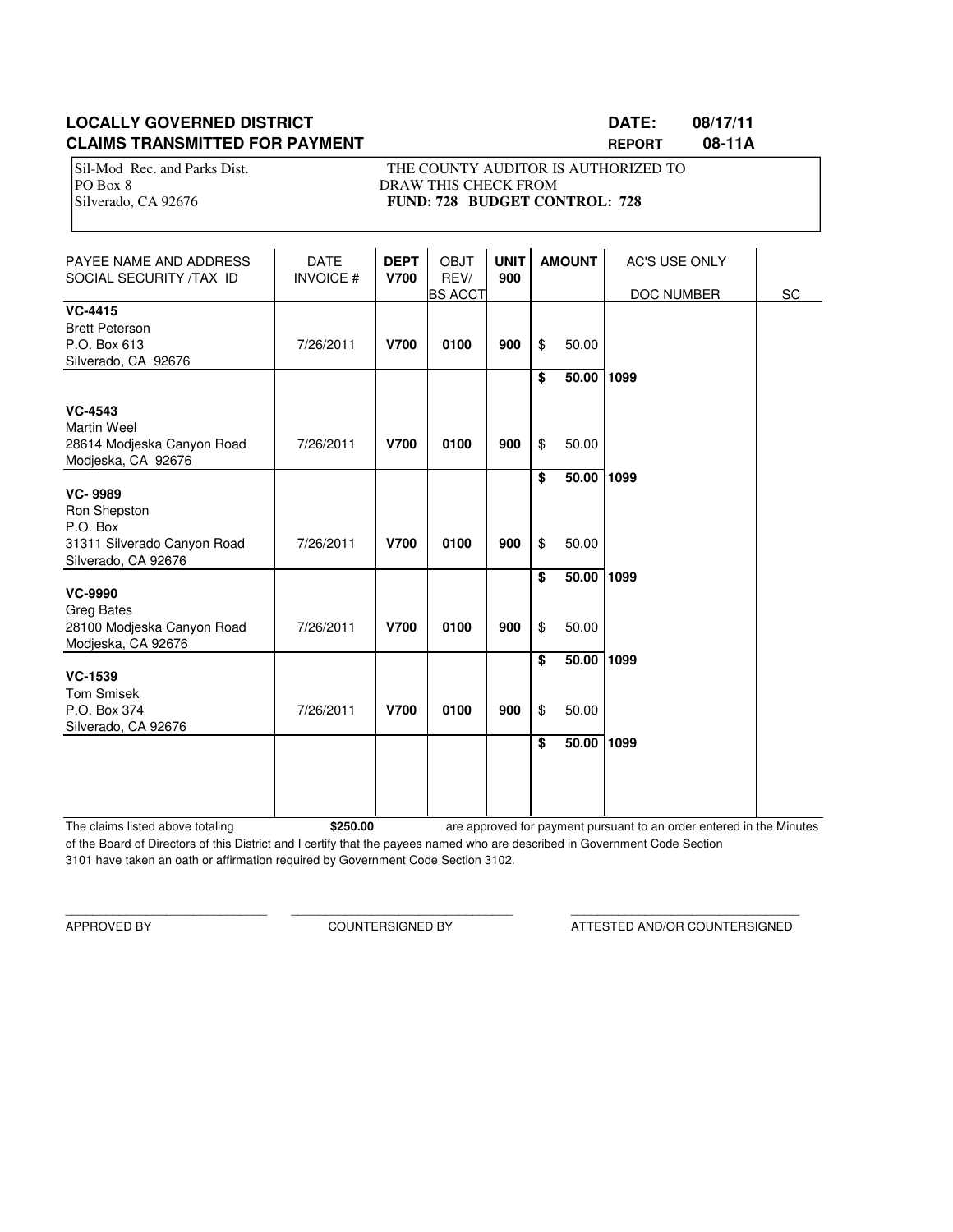| <b>LOCALLY GOVERNED DISTRICT</b>      | DATE:         | 8/17/2011 |
|---------------------------------------|---------------|-----------|
| <b>CLAIMS TRANSMITTED FOR PAYMENT</b> | <b>REPORT</b> | 08-11B    |

| <b>CLAIMS TRANSMITTED FOR PAYMENT</b>                                                                   |                                                                                           |                                     |                              |                          |                                             | <b>REPORT</b> | 08-11B |    |
|---------------------------------------------------------------------------------------------------------|-------------------------------------------------------------------------------------------|-------------------------------------|------------------------------|--------------------------|---------------------------------------------|---------------|--------|----|
| Sil-Mod Rec. and Parks Dist.<br>P.O.Box 8<br>Silverado, CA 92676                                        | THE COUNTY AUDITOR IS AUTHORIZED TO<br>DRAW THIS CHECK FROM FUND: 728 BUDGET CONTROL: 728 |                                     |                              |                          |                                             |               |        |    |
| PAYEE NAME AND ADDRESS<br>SOCIAL SECURITY /TAX ID                                                       | <b>DATE</b><br>INVOICE #                                                                  | <b>DEPT</b><br><b>V700</b>          | <b>OBJT</b><br>REV/          | <b>UNIT</b><br>900       | <b>AMOUNT</b>                               | AC'S USE ONLY |        |    |
|                                                                                                         |                                                                                           |                                     | <b>BS ACCT</b>               |                          |                                             | DOC NUMBER    |        | SC |
| <b>VC-2027</b><br>COOKSMITH LANDSCAPING<br>630 N. TUSTIN AVE #1518<br>ORANGE, CA 92867                  | <b>INVOICE #10003</b><br>INVOICE #9987                                                    | <b>V700</b><br><b>V700</b>          | 1400<br>1400                 | 900<br>900               | \$340.00<br>\$235.00                        |               |        |    |
|                                                                                                         |                                                                                           |                                     |                              |                          | \$575.00                                    |               |        |    |
| <b>VC-2760</b><br><b>MEGHAN WARNER</b><br>P.O. BOX 177<br>SILVERADO, CA 92676                           | <b>INVOICE #11-107</b>                                                                    | <b>V700</b>                         | 1900                         | 900                      | \$250.00                                    |               |        |    |
|                                                                                                         |                                                                                           |                                     |                              |                          | \$250.00 1099                               |               |        |    |
| <b>VC-4740</b><br>HOME DEPOT<br>PO BOX 183176<br>COLUMBUS, OH 43218                                     | INVICE DATED: 08/05/11                                                                    | <b>V700</b>                         | 1400                         | 900                      | \$12.49                                     |               |        |    |
|                                                                                                         |                                                                                           |                                     |                              |                          | \$12.49 1099                                |               |        |    |
| <b>VC-2865</b><br><b>STEVE REIGHART</b><br>27641 SILVERADO CYN ROAD<br>SILVERADO, CA 92676              | INVOICE #3009<br>INVOICE #3010<br>INVOICE #3011<br>INVOICE #3012                          | V700<br>V700<br>V700<br><b>V700</b> | 1900<br>1900<br>1900<br>1900 | 900<br>900<br>900<br>900 | \$877.50<br>\$483.75<br>\$315.00<br>\$45.00 |               |        |    |
|                                                                                                         |                                                                                           |                                     |                              |                          | \$1,721.25 1099                             |               |        |    |
| VC-6773<br>LEWIS BRISBOIS BISGAARD & SMITH<br>221 N. FIGUEROA STREET, STE 1200<br>LOS ANGELES, CA 90012 | <b>INVOICE #930523</b>                                                                    | <b>V700</b>                         | 1900                         | 900                      | $\$\$<br>400.00                             |               |        |    |
|                                                                                                         |                                                                                           |                                     |                              |                          | \$400.00 1099                               |               |        |    |
| *W-9 ATTACHED*<br><b>LINDA MAY</b><br>P.O. BOX<br>SILVERADO, CA 92676                                   | (RESUBMITTED)<br>INVOICE 2011-5-26-2                                                      | <b>V700</b>                         | 1900                         | 900                      | \$1,055.85                                  |               |        |    |
|                                                                                                         |                                                                                           |                                     |                              |                          | \$1,055.85 1099                             |               |        |    |
|                                                                                                         |                                                                                           |                                     |                              |                          |                                             |               |        |    |
|                                                                                                         |                                                                                           |                                     |                              |                          |                                             |               |        |    |
|                                                                                                         |                                                                                           |                                     |                              |                          | \$0.00                                      |               |        |    |
|                                                                                                         |                                                                                           |                                     |                              |                          |                                             |               |        |    |
|                                                                                                         |                                                                                           |                                     |                              |                          |                                             |               |        |    |
|                                                                                                         |                                                                                           |                                     |                              |                          |                                             |               |        |    |
|                                                                                                         |                                                                                           |                                     |                              |                          |                                             |               |        |    |
|                                                                                                         |                                                                                           |                                     |                              |                          |                                             |               |        |    |

The claims listed above totaling **64,014.59** are approved for payment pursuant to an order entered in the Minutes

of the Board of Directors of this District and I certify that the payees named who are described in Government Code Section 3101 have taken an oath or affirmation required by Government Code Section 3102.

APPROVED BY COUNTERSIGNED BY ATTESTED AND/OR COUNTERSIGNED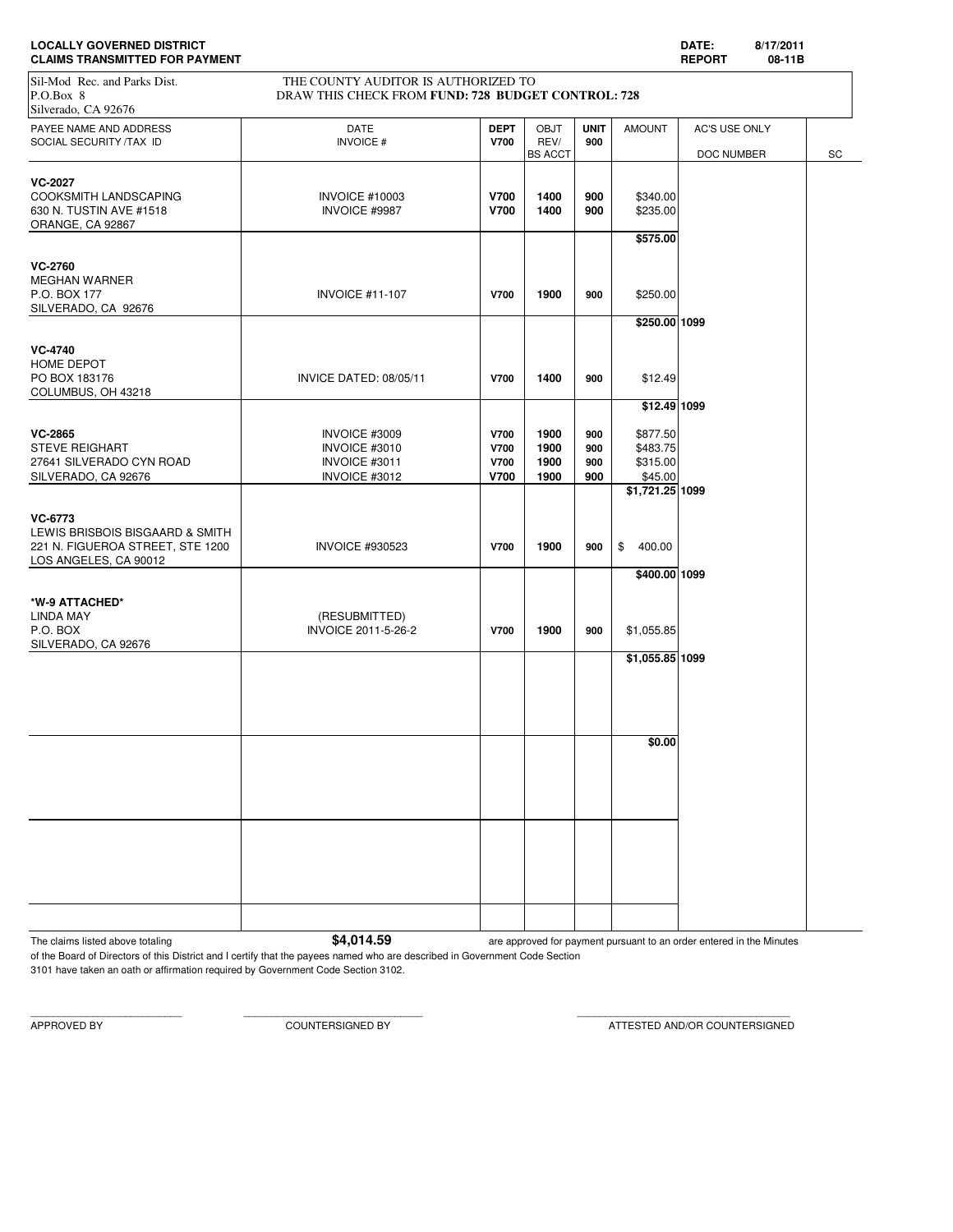# **LOCALLY GOVERNED DISTRICT DATE: 08/17/11**

**CLAIMS TRANSMITTED FOR PAYMENT REPORT 08-11C** PAYEE NAME AND ADDRESS **DATE DEP** OBJT **UNIT** AMOUNT AC'S USE ONLY SOCIAL SECURITY /TAX ID **INVOICE # V700** REV/ **900 REV/ 900 BS** ACCT DOC NUMBER SC **REIMBURSEMENT OF CHECK #1868 VC-1672 PAID TO: JANI-KING**<br>
SMRPD (BofA Account) **PAID TO: JANI-KING** SMRPD (BofA Account) **INVOICE #LAX08110472 V700 1400 900** \$212.31<br>P O Box 8 **INVOICE #LAX08110464 V700 1400 900** \$221.49 P.O. Box 8 **INVOICE #LAX08110464 V700** 1400 900 \$221.49 Silverado, CA 92676 **\$433.80 VC-1672 REIMBURSEMENT OF CHECK #1869**<br> **RAID TO: WASTE MANAGEMENT** SMRPD (BofA Account) **PAID TO: WASTE MANAGEMENT**<br>P.O. Box 8 **PAID TO: WASTE MANAGEMENT**<br>INVOICE #0058153-288 P.O. Box 8 INVOICE #0058153-2884-3 **V700 2800 900** \$209.90 Silverado, CA 92676 **\$209.90 REIMBURSEMENT OF CHECK #1870 VC-1672 PAID TO: IRWD** SMRPD (BofA Account) METER #55418830 07/21/11 **V700 2800 900 \$102.31**<br>P.O. Box 8 **D.O.** METER #51441202 07/21/11 **V700 2800 900** \$114.30 P.O. Box 8 METER #51441202 07/21/11 **V700 2800 900 \$114.30**<br>Silverado, CA 92676 METER #56569388 07/21/11 **V700** 2800 900 \$32.48 METER #56569388 07/21/11 **\$249.09 REIMBURSEMENT OF DEBITS VC-1672 PAID TO: SCE** SMRPD (BofA Account)  $ACC<sup>OUNT #2-25-699-8121 08/12/11</sub>$ **V700** $2800 900 $75.90<br>P.O. Box 8 452.14 ACCOUNT #2-32-988-1767 08/12/11$ **V700** $2800 900 $452.14$ </sup> P.O. Box 8 ACCOUNT #2-32-988-1767 08/12/11 **V700 2800 900** \$452.14 Silverado, CA 92676 **\$528.04 REIMBURSEMENT OF DEBITS VC-1672 PAID TO: AT&T** SMRPD (BofA Account) 2012 12:4649-2850 08/10/11 **1700 702 900 \$42.26**<br>P.O. Box 8 702 900 \$34.19 P.O. Box 8 714-649-2428 08/10/11 **V700 702 900** \$34.19 Silverado, CA 92676 **\$76.45** Sil-Mod Rec. and Parks Dist. THE COUNTY AUDITOR IS AUTHORIZED TO P.O.Box 8 DRAW THIS CHECK FROM **FUND: 728 BUDGET CONTROL: 728** Silverado, CA 92676

The claims listed above totaling **\$1,497.28** 

are approved for payment pursuant to an order entered in the Minutes

of the Board of Directors of this District and I certify that the payees named who are described in Government Code Section 3101 have taken an oath or affirmation required by Government Code Section 3102.

APPROVED BY COUNTERSIGNED BY ATTESTED AND/OR COUNTERSIGNED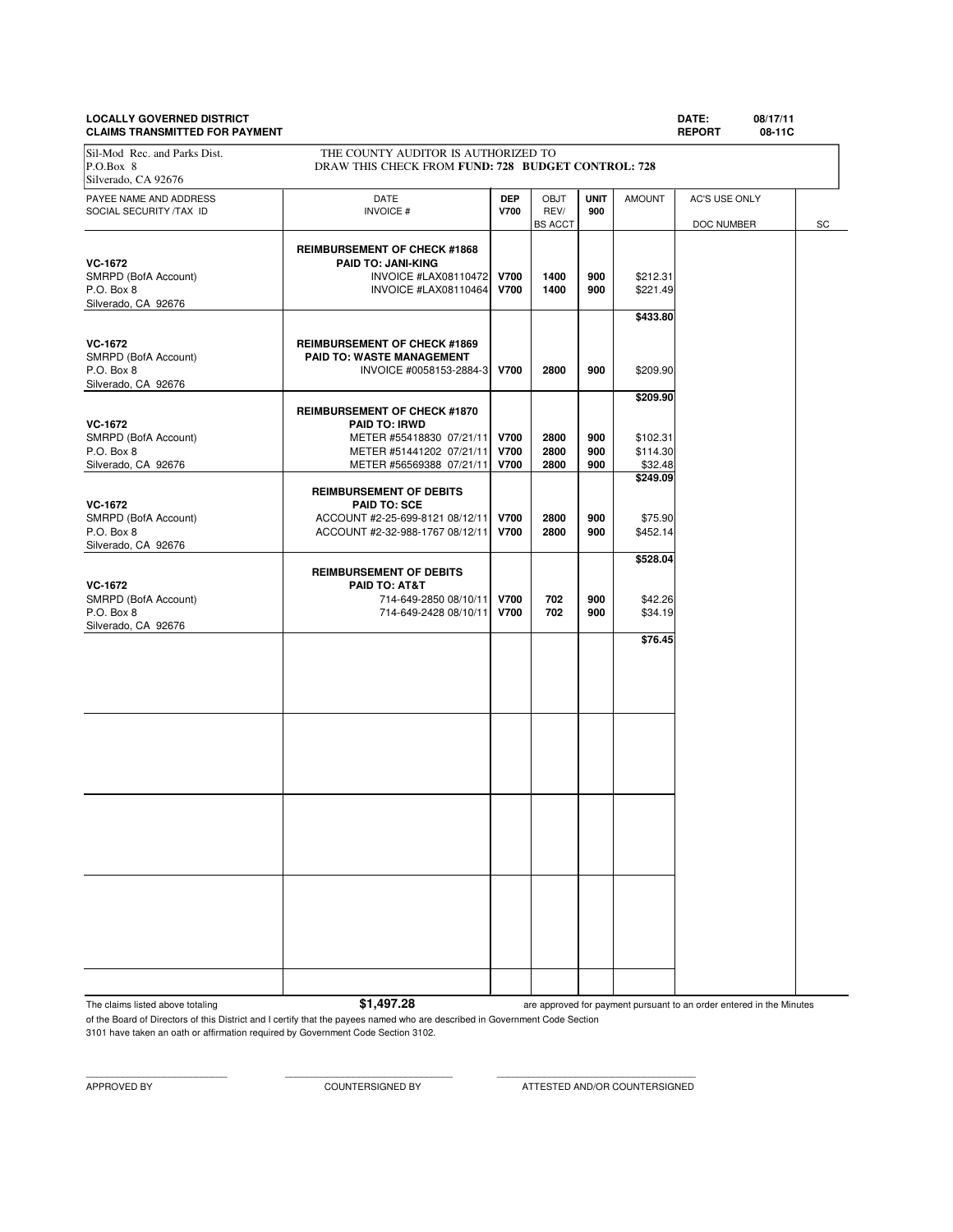

**SMRPD's Mission Statement -**"To promote community well being through programs and activities that protect, preserve and enrich the canyons'heritage, open space and unique way of life."

P.O. Box 8, Silverado California 92676 · http://www.smrpd.org

#### MINUTES OF THE REGULAR MEETING OF THE BOARD OF DIRECTORS

#### TUESDAY JULY 26, 2011 AT 7:00 PM

#### AT THE SILVERADO COMMUNITY CENTER

#### 27641 SILVERADO CANYON ROAD, SILVERADO 92676

| <b>DIRECTORS</b> |
|------------------|
|------------------|

#### **STAFF**

Ron Shepston - President **Aimee Bryer** - Scc Director

Tom Smisek - Vice President Elizabeth Martyn - General Counsel

Greg Bates – Secretary Bev Mileham - Admin. Assistant

Marty Weel - Treasurer Steve Reighart - Caretaker

Brett Peterson - Director Meghan Warner - Bookkeeper

#### MINUTES

(A: Action Item) This document is available in PDF format at **http://www.smrpd.org** 

#### **CALL TO ORDER**

The meeting was called to order at 7:05 PM by Director Shepston, who acted as chairperson.

#### **ROLL CALL**

All Directors present. Caretaker Steve Reighart, Silverado Children's Center Aimee Bryer, and Admin. Assist. Bev Mileham

#### **PUBLIC ATTENDANCE**

Jim Fainer, Annie King, Mike Colgan, Debbie Seltzer, Kelly Murray, Kevin Topp, Deanna Craig, Kip Craig, Scott Breeden, Mary Schreiber, Dick Ertman, Alice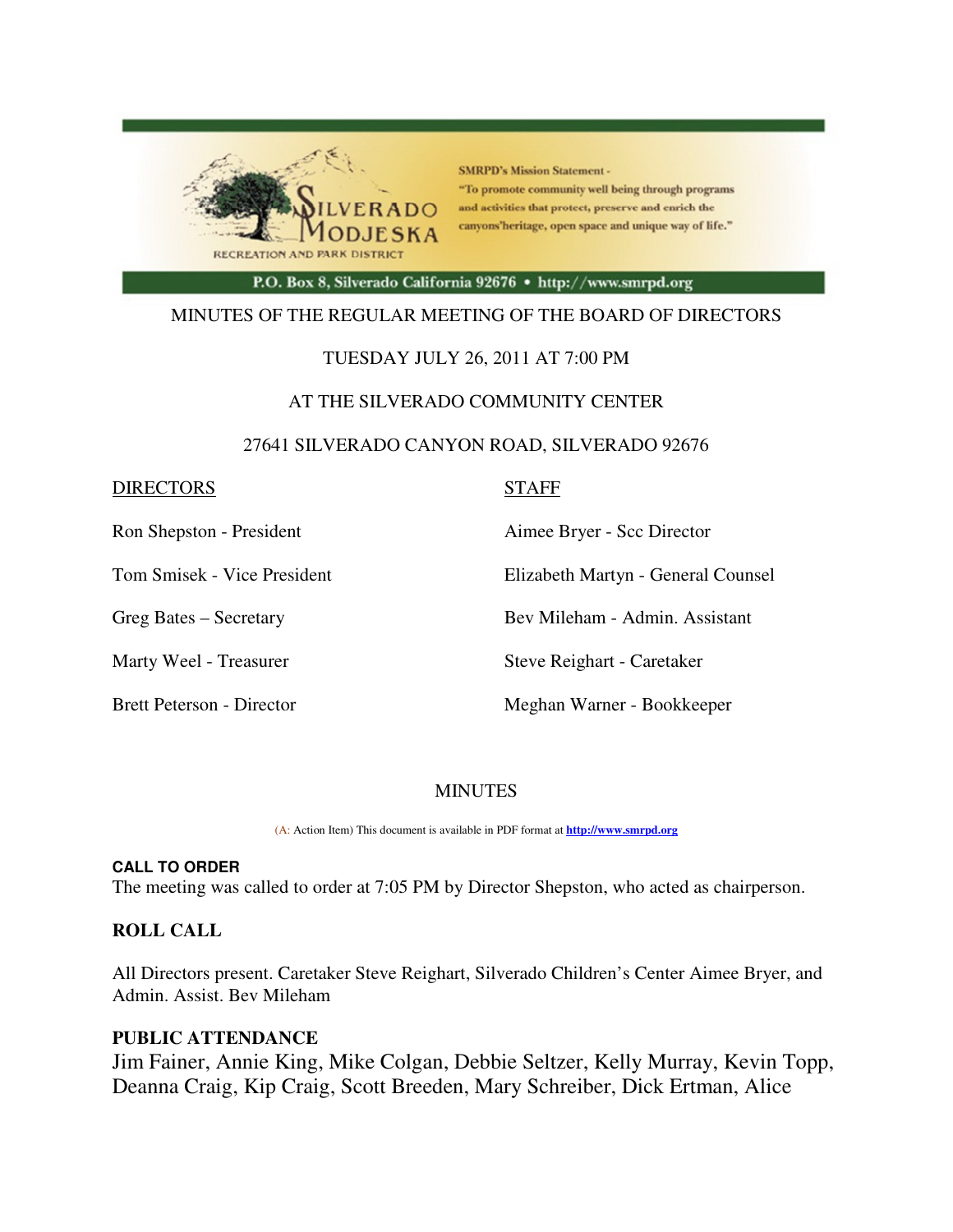Phillips, Linda Unger, Lisa Collins, Rick Schultz, Kayli Craig, Corey Schlom, Stacey, Ernie Schuerman, Chay Peterson, Jesse, Peterson, Nancy Nickels, Monica Edwards

## **PUBLIC AND BOARD INPUT ON NON-AGENDIZED ITEMS**

The Board accepted SMRPD Logo submissions. Names of submitters are kept secret in order to keep the selection fair. An Ad Hoc Committee will meet and sort through the Logos and make sure they meet criteria requirements. The process should be complete within a month, which will give everyone time to turn theirs in.

Mike Colgan requested an accounting of fees paid with the SMRPD lawsuit, and wanted to know if the District is being held harmless of any appeals.

Director Shepston said a summary is being prepared and a contract is being worked on. The information will probably be discussed in a Closed Session meeting, and the results will be announced later.

There was a request for SMRPD's monthly financial statements. At which they were told to go online to the District's website where all of that information can be found.

Ed Amador is looking into getting the Federal Shield Endangered Species Act rules and regulations. This is Arroyo Toad protection information, that Mr. Amador will give to the Board. Director Shepston is glad to accept this, saying that there is a lot of misinformation about this and this will help everyone to understand it better.

Rich Gomez from the previous Open Space Committee brought a packet of information that the committee had been working on pertaining to the Adopt a Highway project. Director Shepston asked Mr. Gomez to rejoin the Ad Hoc Committee at which Mr. Gomez agreed. Open Space meetings will begin again soon.

## **CONSENT CALENDAR**

**1 ST ACTION: Director Smisek made a motion to accept and approve the Minutes of the May 24, 2011 and the Special Board Meeting of June 28, 2011. Director Bates seconded. Unanimously approved.** 

#### **PAYMENT OF DISTRICT BILLS**

**2nd ACTION: Director Smisek made a motion to approve payment of Transmittal 07-11A for Directors compensation for the Board Meeting of June 28th, 2011, and Special Board Meeting June 13, 2011 \$400 total. Director Bates seconded. Director Peterson opposed. Approved.** 

**3rd ACTION: Director Bates made a motion to approve payment of Transmittal 07-11B for District Bills, \$6888.45 total. Director Smisek seconded, unanimously approved.**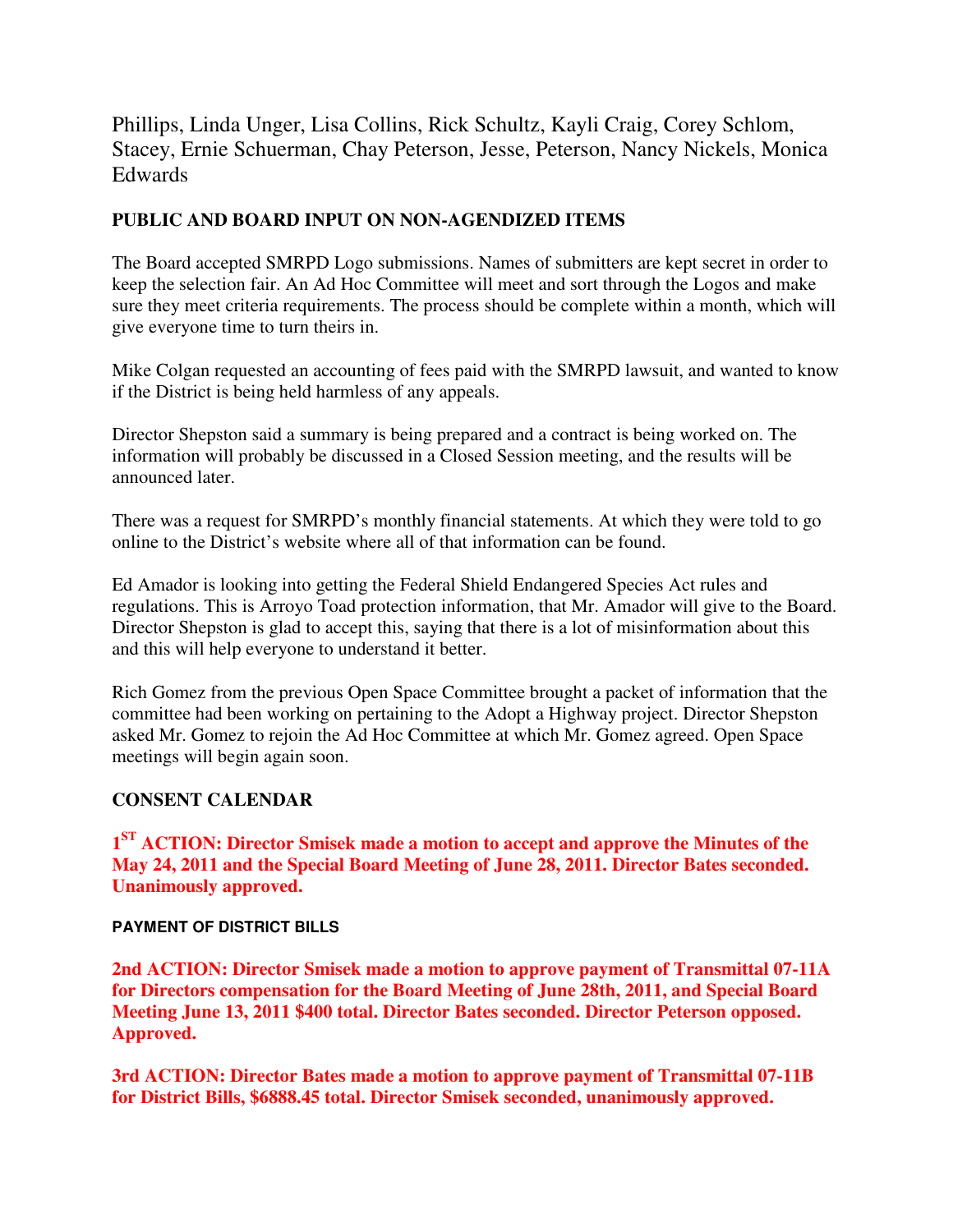### **4th ACTION Director Bates made a motion to approve payment of Transmittal 07-11C, Utility Bills and Reimbursements, \$1,519.92 total. Director Weel seconded, unanimously approved.**

### **CHILDRENS CENTER DIRECTORS REPORT**

Director Aimee Bryer gave Directors the Children's Center financials to review. Summer Camp is in full swing. Hikes with Joel Robinson very popular, the new garden is going great. A new orchard is in the plans, they are looking for fruit tree and grapevines donations. Seeking quotes for signage and gate repairs. Escript fundraising is going well.

#### **OTHER DISTRICT BUSINESS**

**( A )** Stacy Schuerman would like to start a new Yoga class. Director Weel is checking the calendar to make sure there are no conflicts.

**( B ) 5 th ACTION: Director Bates made a motion to approve a contract agreement with Linda May who will work on locating workers to repair the mudslide damage done to the Silverado Community Center. Director Peterson seconded. Unanimously approved. Director Weel sustained.**

**( C )** Director Bates suggested hiring Linda May to continue the work being done with Cal EMA/FEMA in searching for a home for the Caretaker that was damaged in the mudslides last winter.

**( D )** Director Smisek suggested having SMRPD take over the All Canyons Cleanup, Trails 4 All. The concern is that there is no money. Mary Schreiber suggested seeking Grants for this. Ideas such as renting collapsible bags to fill with debris then have them hauled away were discussed.

Director Smisek will work with an Ad Hoc committee to discuss various options and will coordinate with Mary Schreiber.

**( E )** Director Shepston has been meeting and talking with Dan Phu, manager of Measure M acquisitions to keep informed and to keep SMRPD in the loop.

**( F )** Director Shepston would like to hire Mike Boeck to write up a management plan to present to the Environmental Oversite Committee.

**6 th ACTION: Director Weel made a motion to approve paying Mike Boeck up to \$1500 for a Draft Management Plan, and investigate the land and Measure M fund for SMRPD, with an outline with an executive summary to be provided, so the public has a clear understanding of the objectives. Director Smisek seconded. Unanimously approved.**